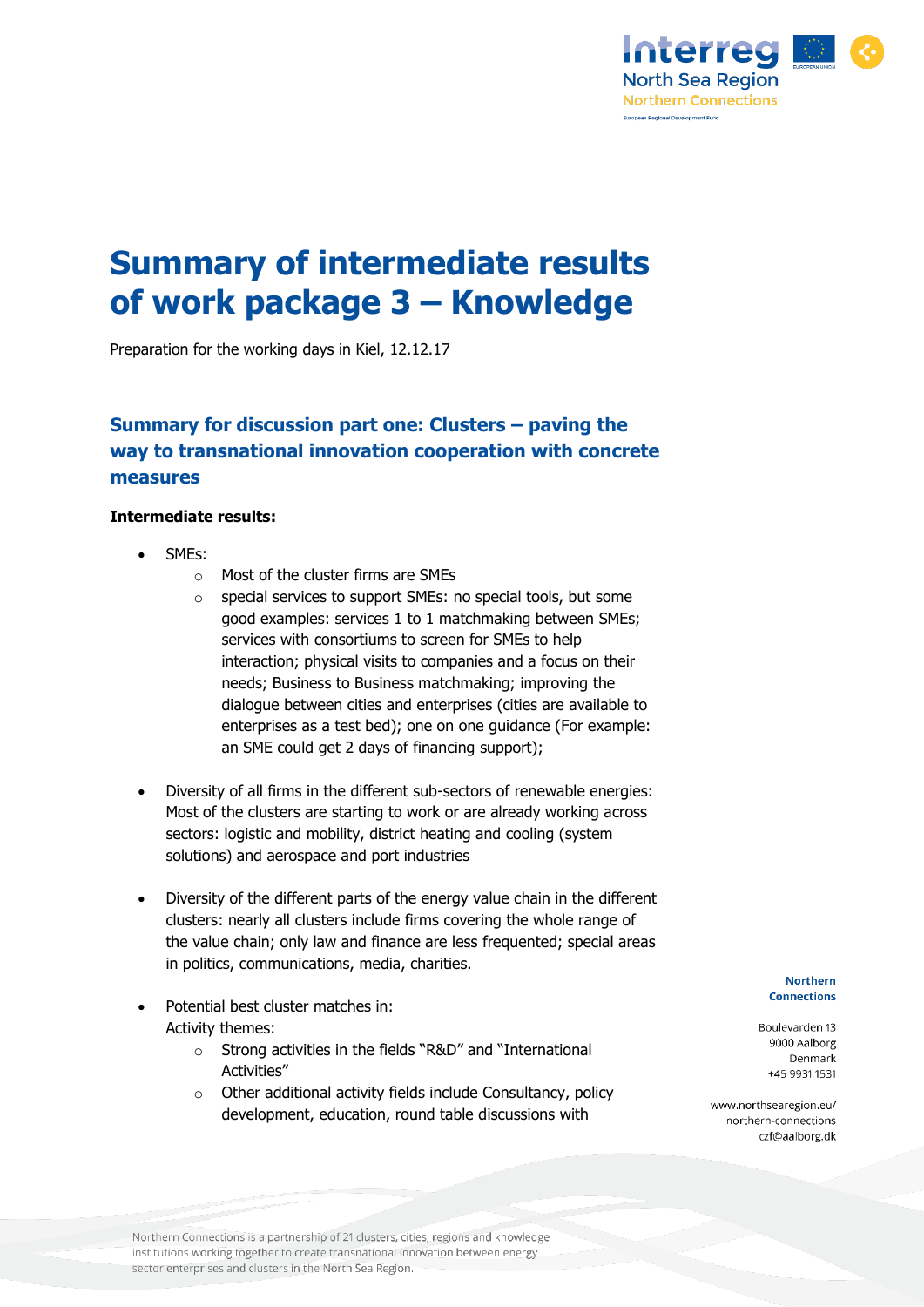

politicians and companies, B-to-B seminars, small workshops for business at universities

Different parts of the value chain:

- o Members have the most activities in the value chains Operation and Services and Operating Companies and Sales
- o Members have the fewest activities in the value chain Law and Finance
- o Other additional value chain areas are policy and finance, forest energy and the maritime sector, consulting, communications, charities, the media
- Cluster tools to initiate cooperation:
	- o Knowledge meetings
	- o Company visits
	- o One-on-one matchmaking
	- o cluster "stair cases"
	- o meet the buyer events
	- o innovation collaboration SME and universities
	- o matchmaking
	- o consultant for internationalization
	- o Technology scouting dedicated events

**Discussion:** Cluster activities with best potential for transnational collaboration:

- 1. "meet the buyer" events
- 2. C-to-C visits
- 3. Matchmaking and B-to-B events
- 4. R&D Construction
- $\Rightarrow$  Which of these tools/aspects could be tested in a transnational cooperation?
- $\Rightarrow$  One obstacle towards internationalization lies in economic aspects and not only in awareness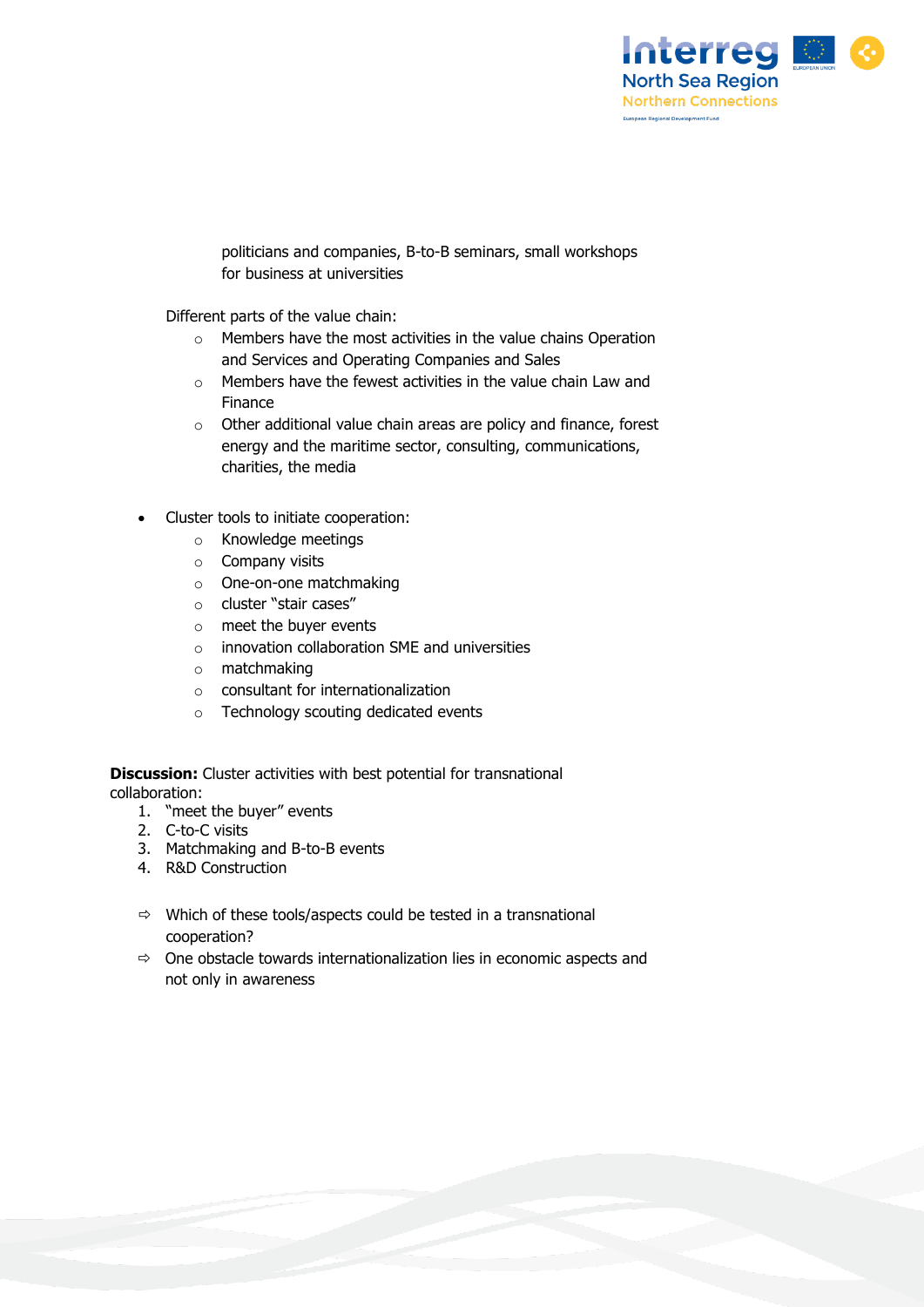

## **Discussion part two: Public sector – paving the way with framework conditions**

#### **Intermediate results:**

- Challenges mentioned by the clusters (frequency listed mostly at first):
	- o the lack of interaction or connection between what should be done in theory and what is actually realized: Lack of/too little interaction between clusters and between clusters and strategies/policies, which lead to difficulties in network creation and unclear actors' role in such networks;
	- o Lack of/not enough funding opportunities, which limits the ability of clusters to experiment with innovative solutions;
- Other challenges:
	- o General low level of internationalization in strategies/policies;
	- o Low level of information and awareness and lack of bestpractices, among clusters and administrations; no interest, too many actors that offer the same or similar services, creating confusion;
	- o Lack of a global vision and
	- o Projects in this field are too difficult and complicated to be implemented.
- **For the partners it is really important to learn from each other and create a common knowledge basis: this attitude is a signal of the will of partners to be open to collaboration.**
- Competitiveness and cooperation the interconnected challenges of smart specialization:
	- o Know-how transfer of best practices through a common platform which is able to provide support (technical and theoretical) to clusters with the aim of moving towards a digitization of energy markets for 100% renewable energy in the EU and a system of progress monitoring; the activation of collaborations with companies able to organize events can facilitate the ability of knowledge to be transferred;
	- o Improve international collaboration, pointing especially on to bringing SMEs on the international field and on fostering crosssector linkages; aims could be the creation of global innovation hubs;